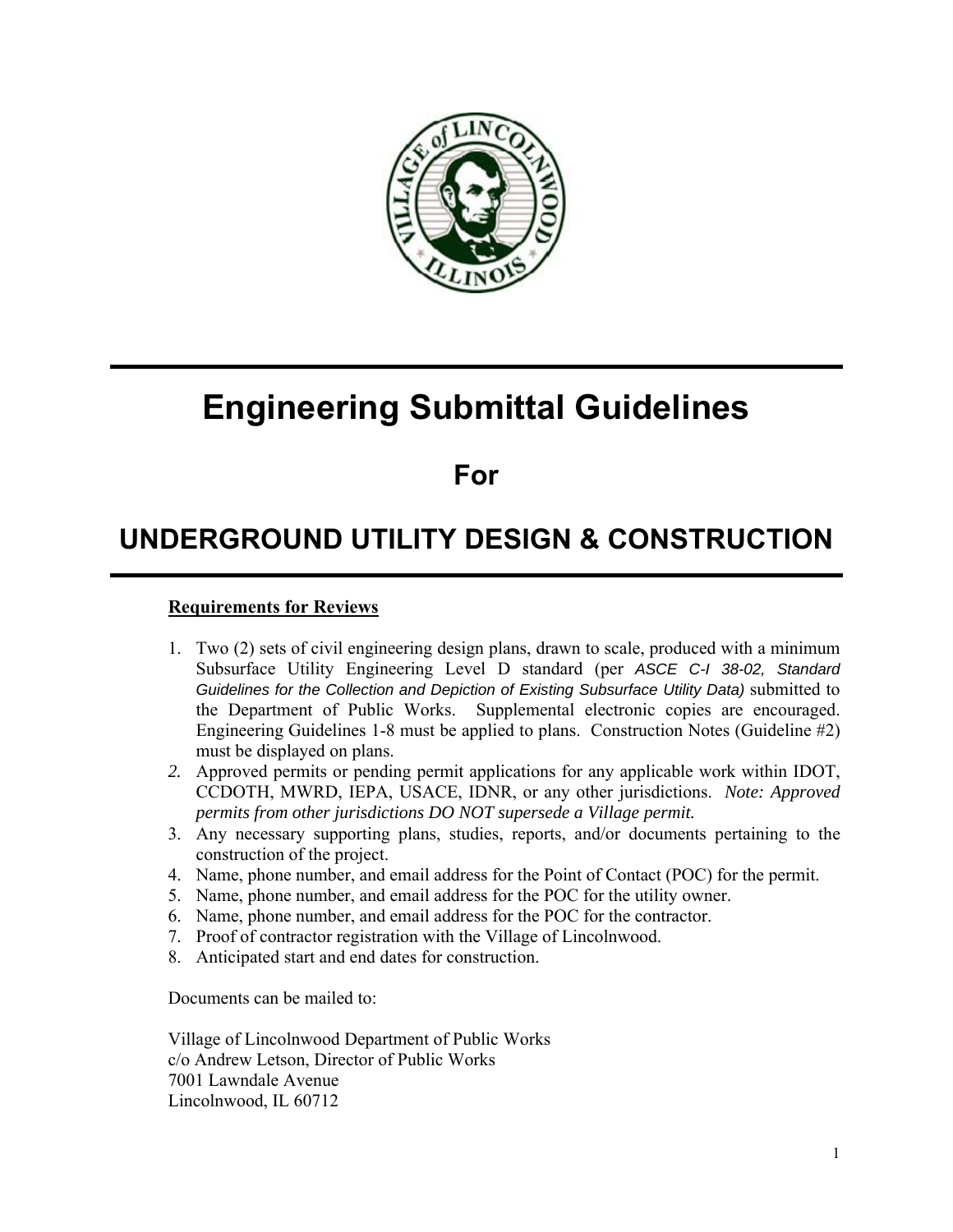#### **Engineering Guidelines**

- 1. Plan Details
	- a. Site benchmark (if applicable) must be on Village approved datum.
	- b. Location and elevation of benchmark (if applicable) must be included on plan.
	- c. Utility owner's emergency contact information must be included on the plan.
	- d. Plan must show location of public right-of-way (R.O.W.), and private property limits if pertinent to the project.
	- e. Plan must show all existing and proposed easements (utility, access, drainage, etc.).
	- f. All engineering submittals shall be scaled to a maximum 1 inch  $(1")$  per 40 foot  $(40')$ scale and must include north arrow, legend, and general notes.
	- g. Any design where proposed Village utilities are being crossed from below via trenchless methods must include a profile view. The engineer must show that existing utility depths have been verified.
	- h. Standard detail drawings of any applicable disruption to facilities in the public R.O.W. must be included in the submittal. This may include:
		- Trench detail(s) showing proposed depth of cover, excavation width, backfill depth, and restoration for Hot-Mix Asphalt (H.M.A.) street, H.M.A. alley, H.M.A. Driveway, H.M.A. Path, Portland Cement Concrete (P.C.C.) street, P.C.C. alley, P.C.C. driveway, P.C.C. sidewalk, Paver driveway, Paver sidewalk, and/or parkway/landscaping.
		- American Disabilities Act (A.D.A.) compliant sidewalk and detectable warning detail.
		- Utility separation detail showing horizontal and vertical clearances from existing Village utilities.
		- Tree separation detail.
		- Standard maintenance of Traffic detail(s), unless site specific plan requested by the Village.
- 2. Construction Notes must be displayed on the plans:
	- a. Construction Hours are from 7:00 a.m. to 6:00 p.m. Monday through Friday and 7:00 a.m. to 12:00 p.m. Saturday. No work shall be permitted on Sundays or legal, observed holidays. Contractor must notify adjacent properties 2 weeks in advance.
	- b. Contractor must notify the Department of Public Works (847-675-0888) no less than forty-eight (48) hours prior to construction.
	- c. Contractor shall obtain a permit from the Illinois Department of Transportation and/or the Cook County Department of Transportation and Highways, where applicable.
	- d. Contractor shall retain a copy of any approved permit(s) at all times during construction operations.
	- e. Dust must be controlled on site at all times, including any demolition.
	- f. No construction debris, soil or material shall be permitted within the public R.O.W.. Any debris, soil, etc. must be removed at the developer's expense and may require the use of a street sweeper.
	- g. No stockpiling within the public R.O.W. without approval from the Village.
	- h. Any parking restrictions related to construction activities must be approved by the Village no less than two (2) weeks prior to the start of construction.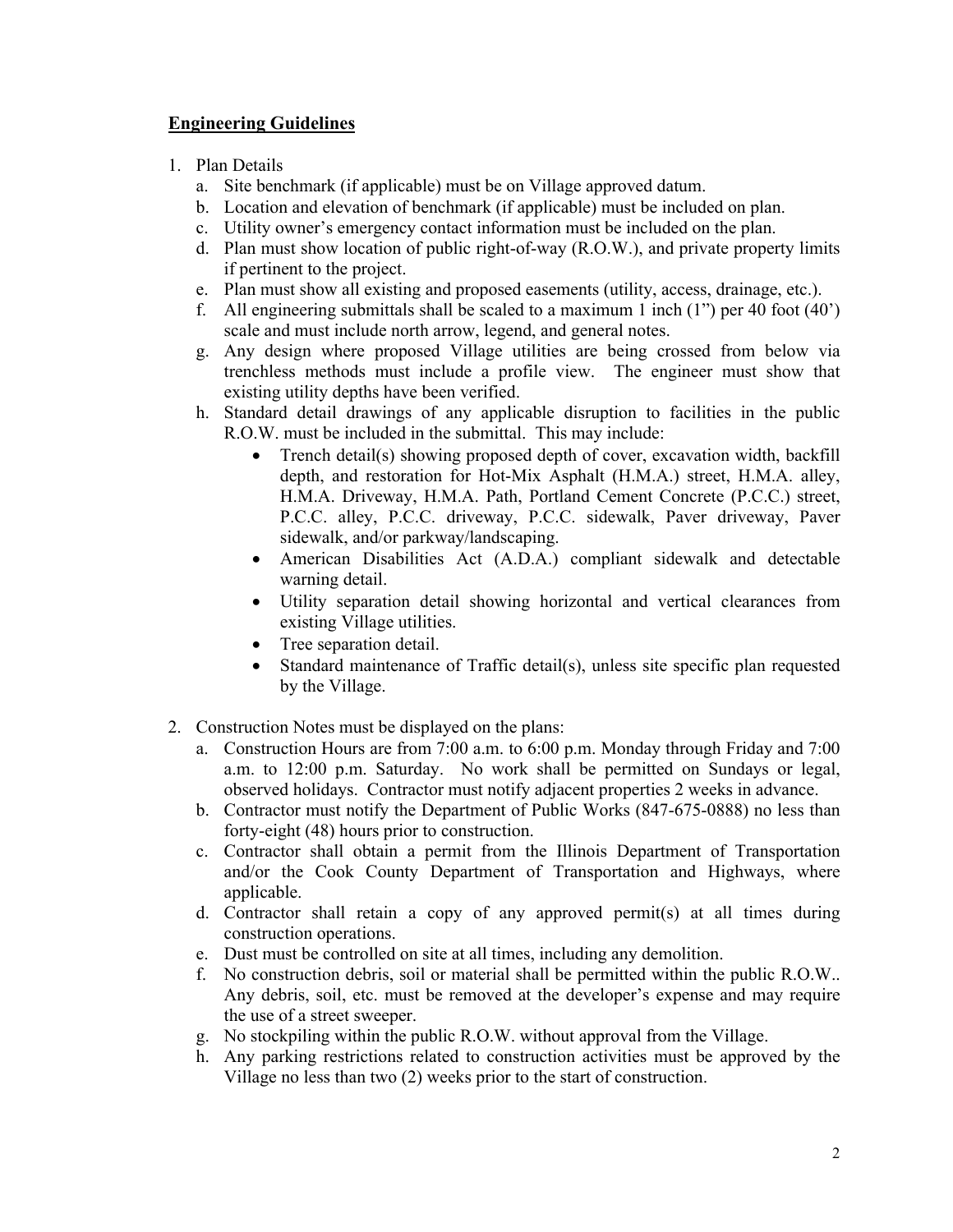- i. Any traffic closures/detours/restrictions related to construction activities must be approved by the Village no less than two (2) weeks prior to the start of construction.
- j. Any easement or general construction access required to private property must be performed no less than two (2) weeks after notifying property owners via letter.
- 3. Site Grading
	- a. A site grading plan is required if the utility owner proposes any permanent changes to site grading and/or drainage. This must be outlined on an engineering plan sealed by licensed professional engineer within the State of Illinois.
	- b. The grading plan must show existing spot grades along centerline and edge of street pavement, existing top of foundation elevations of adjacent residences, elevations of any proposed or existing appurtenances that may impact stormwater direction flow, and direction of storm water drainage flow.
	- c. The grading of a site shall not interfere or negatively impact drainage of adjacent property.
	- d. All drainage swales should be a minimum grade of one percent (1%).
- 4. Utilities
	- a. All existing Village utility structures and mains (storm, sanitary, water, gas, etc.) must be shown on plan. This information can be provided by the Department of Public Works at request.
	- b. Excavation, removal, and/or modification of existing Village utilities must be approved by the Village prior to commencement.
	- c. Contractor must maintain a vertical separation of 18 inches (18") and horizontal separation of 60 inches (60") edge-to-edge from all Village utilities. Any variances must be approved by the Village prior to installation.
	- d. Contractor must maintain a minimum 30 inch (30") depth of cover for any proposed underground utility facilities. Any variances must be approved by the Village prior to installation.
	- e. Contractor shall abide by rules and requirements set forth by private utility owners. No private utilities may be disrupted without the written consent and supervision of the utility owner.
- 5. Excavation Requirements
	- a. Prior to any excavations within the entirety of the Village, the contractor must contact JULIE (1-800-892-0123) for underground utility facility locating.
	- b. All excavation must comply with OSHA safety regulations.
	- c. All excavated soils must be kept at least three feet (3') from trench edges.
	- d. For any excavation greater than three feet (3') in depth occurring within the R.O.W. and within five feet (5') of any property line or right-of-way, the owner of the utility shall reinforce or brace adjacent land, buildings and structures so as to prevent any sagging, settling, cracking or collapse occurring to the adjacent land, sidewalks, fences, structures, foundations or walls. Where bracing, shoring or reinforcement is required within the structural zone of influence of an adjacent structure, an Illinois licensed structural engineer shall design such bracing, shoring or reinforcement, and shall stamp and seal the plans therefor. Installation of the bracing, shoring or reinforcement shall be in accordance with such design requirements and as directed by the structural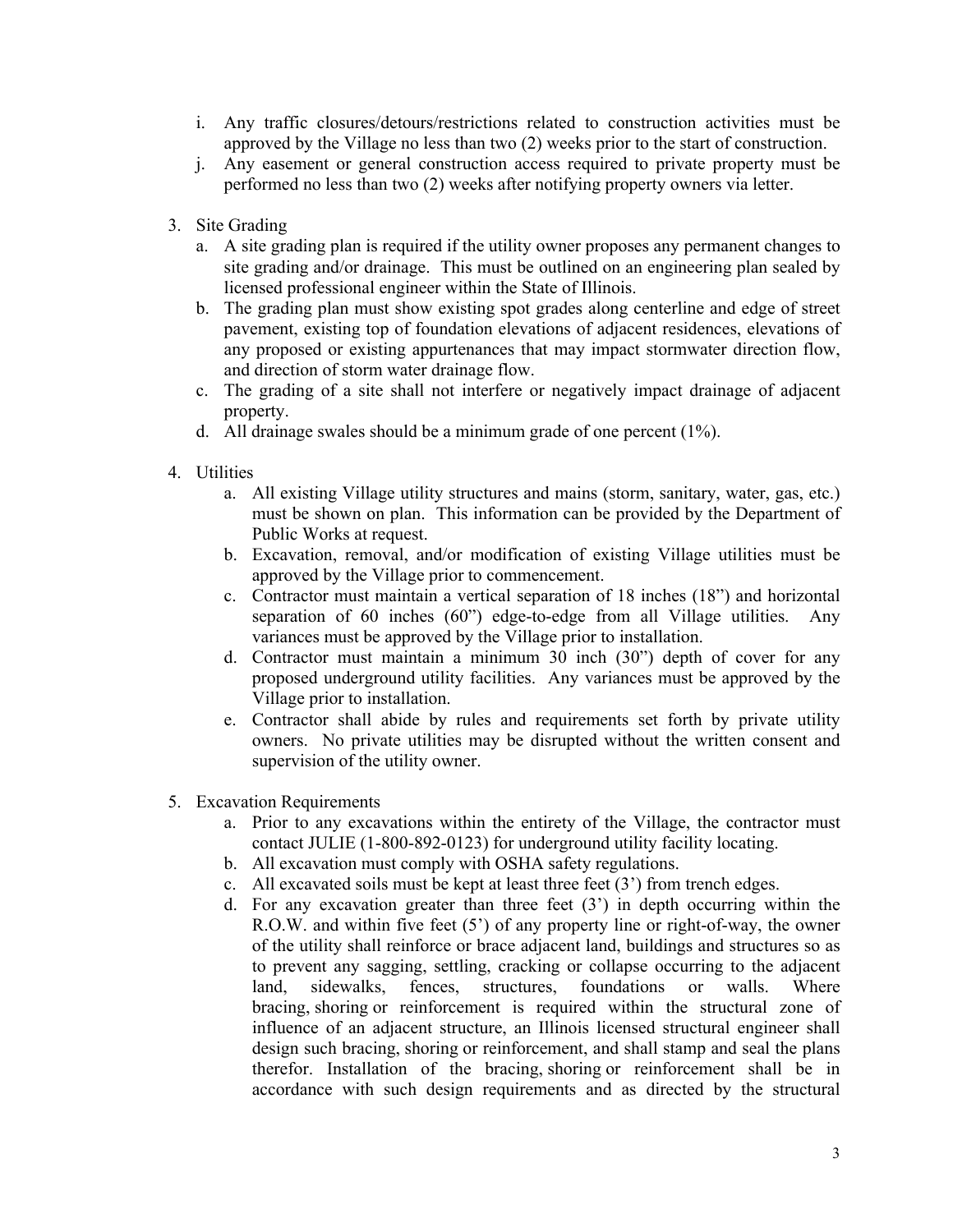engineer. The owner of the utility shall be responsible for the cost of any required bracing, shoring or reinforcement.

- e. All heavy equipment must be operated in a manner that will not sacrifice the stability of the excavation.
- f. All excavations must be inspected at the beginning and close of each work day. Reports may be requested by the Village.
- g. All excavations must be inspected in the event of any precipitation or drainage flow. Reports may be requested by the Village.
- h. All excavations must be inspected in the event of any occurrences that may change the condition of the trench. Reports may be requested by the Village.
- i. All excavations must be covered with a traversable steel plate after the close of each work day. Any other material must be approved by the Village. Wooden planks, boards, or sheets may not be used.
- j. No work may take place under raised loads or materials.
- 6. Auger Boring and Horizontal Directional Drilling
	- a. The contractor must pothole locations of expected utility crossings prior to commencement of drilling.
	- b. All restoration requirements for potholing of utilities apply.
	- c. All horizontal and vertical clearance requirements apply for auger boring and horizontal directional drilling.
- 7. Restoration Requirements
	- a. All excavated surfaces shall be replaced in-kind and at the satisfaction of the Village.
	- b. All restoration must be shown on the proposed plans, describing quantity and material.
	- c. Plan must include typical cross section or standard detail showing restoration material and dimensions to be used. See Village of Lincolnwood Standard Details and Village Code for requirements.
	- d. All H.M.A. street restoration must be completed at a minimum ten foot (10') width centered at the proposed utility. All restoration limits must be parallel or perpendicular to curb line. Any variances must be approved by the Village prior to installation.
	- e. All P.C.C. and H.M.A. alley restoration must be completed at full width.
	- f. All P.C.C. street, alley, driveway, and sidewalk restoration must be completed at full width, to nearest joints.
	- g. All Paver restoration must be replaced in-kind.
	- h. All parkway restoration must be replaced in-kind.
	- i. All work may be inspected by the Department of Public Works, Village Engineer, and/or the Building Department.
	- j. Two (2) working days advance notice required for request for inspection.
	- g. No wire mesh shall be permitted in the R.O.W. for concrete driveway construction.